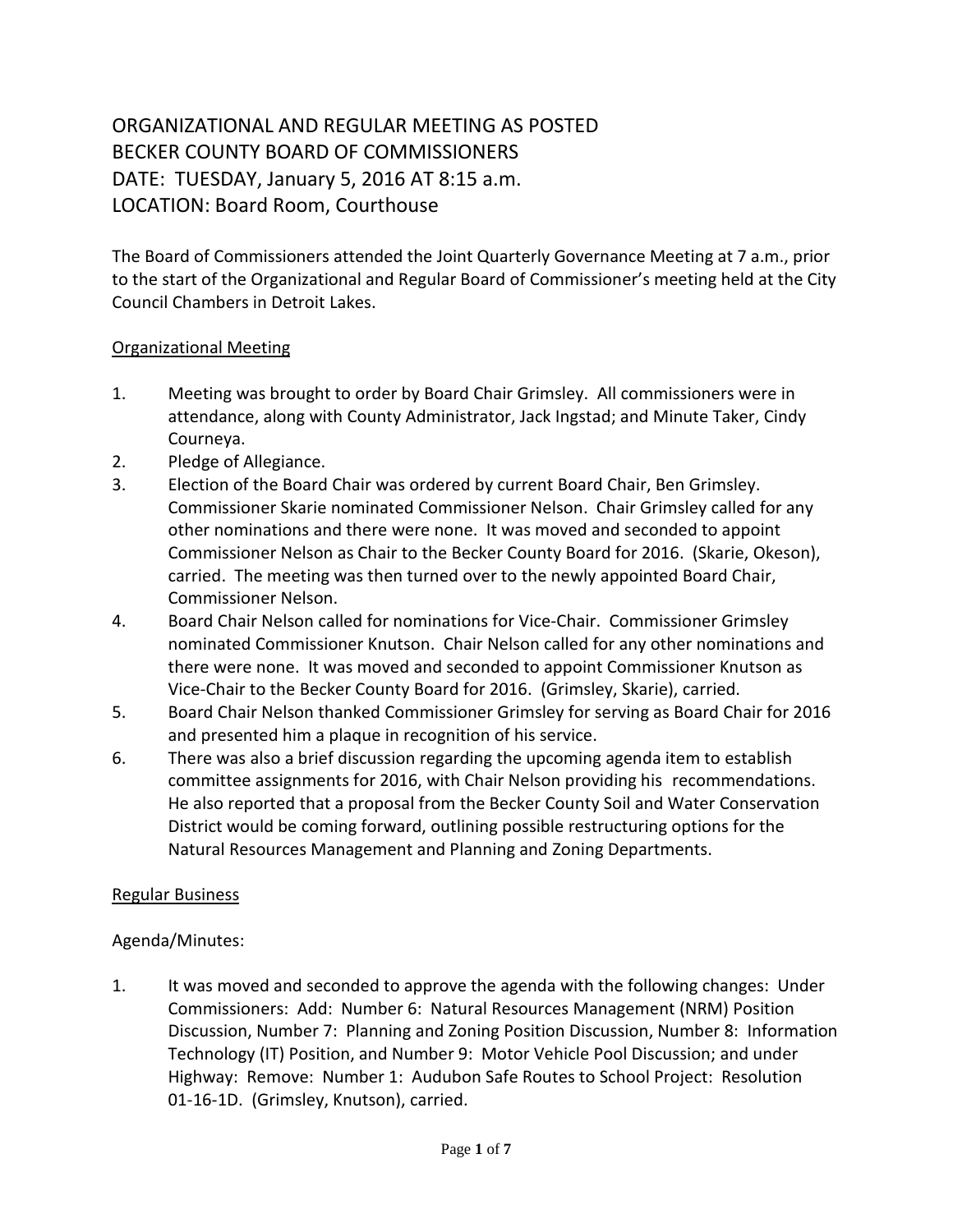2. The minutes from the December 15, 2015 meeting will be brought forward to the Board for approval at the next Board meeting held on January 19, 2016.

## Commissioners:

- 1. Open Forum:
	- a. Terry Kalil was present to address the Board in reference to the Lake Agassiz Regional Library Board appointment on the agenda for today. She will present at that time, her request to be considered for the appointment.
- 2. Reports and Correspondence: The Commissioners reported on the following meetings:
	- a.. Commissioner Grimsley: Becker County Historical Society, Finance Committee, and Interview Committee for Human Services – Financial Supervisor position.
	- b. Commissioner Knutson: Economic Development Authority (EDA) public meeting, Recreational Advisory Committee (RAC), and Zoning Ordinance Review Committee.
	- c. Commissioner Okeson: Ag. Issues Forum in Lake Park, Detroit Lakes/Becker County Airport Committee, Pelican River Watershed District Advisory Board, Sheriff's Committee, Joint Meeting with White Earth, Clearwater, and Mahnomen counties in regards to software for In-House Reporting System, and Heartland Multi-Purpose Recreational Trail Joint meeting with Clay County and area legislators.
	- d. Commissioner Nelson: Becker County Soil & Water Conservation District, Ag. Issues Forum in Lake Park, and preliminary EDA Audit Meeting with the State Auditor.
	- e. Commissioner Skarie: West Central Area on Aging and Lakeland Mental Health. He noted the Lakeland Mental Health Annual meeting is scheduled for February 22<sup>nd</sup> at 11:00 a.m. in Fergus Falls.
- 3. Discussion was held in regards to the Committee Assignment List for 2016. Chair Nelson recommended the following:
	- a. Reorganize the Assessor's, Re-Design, Information Technology, and Aquatic Invasive Species (AIS) committees.
	- b. Create a "Central Services" Committee to include the reorganization of the Assessor's, Re-Design, and Information Technology (IT) committees and for the following departments to attend the meetings as needed: Recorder's Office, Planning & Zoning, Human Resources/Building Maintenance, Veteran Services, and Auditor-Treasurer's Office; and to appoint himself and Commissioner Knutson to the committee, with meetings held monthly on the second Thursday of the month; and for the Aquatic Invasive Species (AIS) Committee to be managed through the Becker County Soil & Water Conservation District.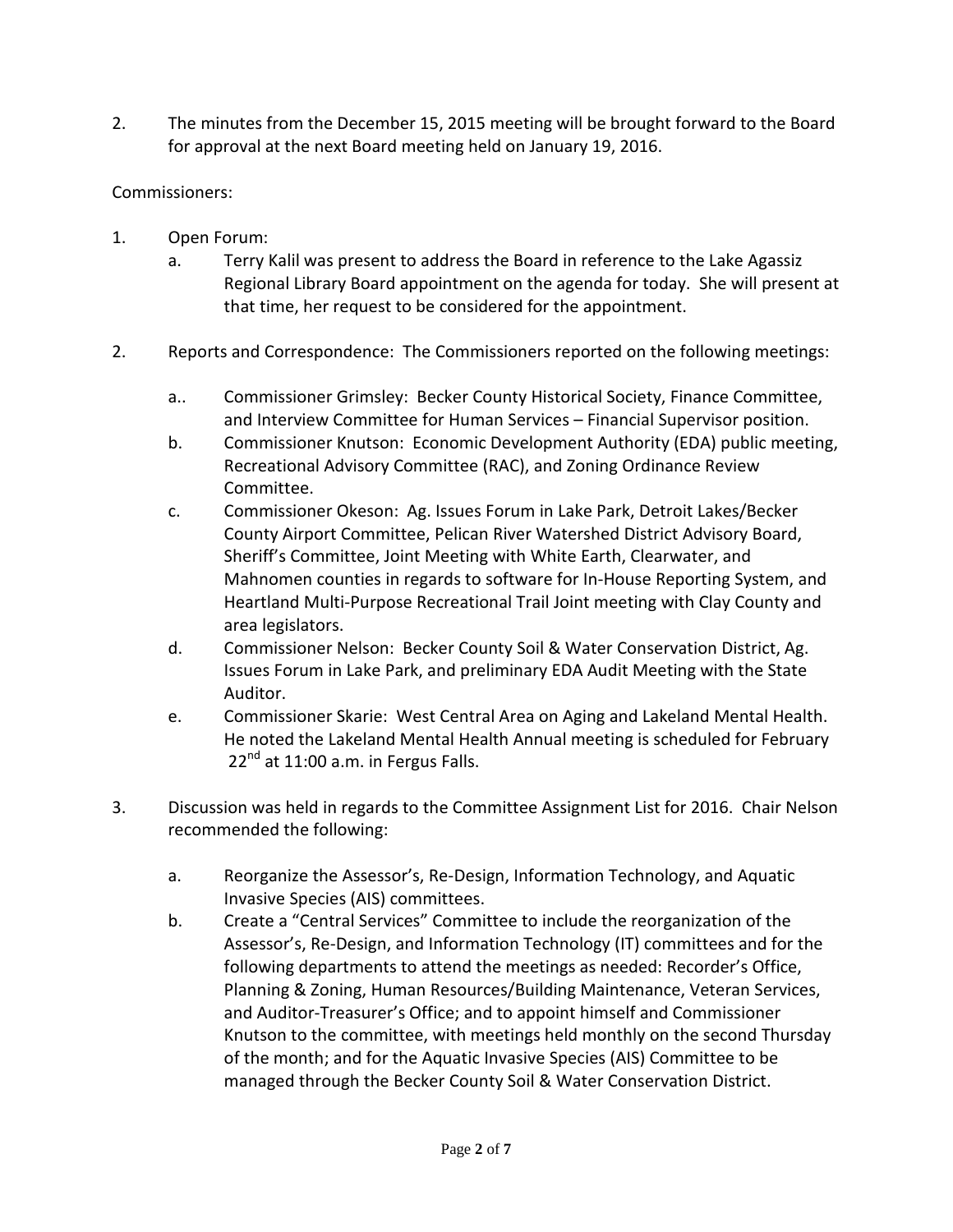- c. Appoint Commissioner Skarie to the Labor Negotiating Committee to replace Commissioner Grimsley.
- d. Add a Salary Review Board Committee for 2016 for the Department Heads and Elected Officials, and to appoint Commissioners Skarie and Okeson to the committee. Chair Nelson also requested that a compression study be initiated, with the committee bringing forward a proposal once the study has been completed.
- e. Remove Commissioner Okeson from the West Central Initiative Regional Transportation Board as his term has expired and eliminate the Assessor's Hardship Committee.
- f. It was moved and seconded to approve the Committee Assignment List for 2016 with the changes as recommended by Chair Nelson and as discussed. (Grimsley, Knutson), carried.
- 4. Terry Kalil presented a summary of her background and experience in relationship to the LARL Board and expressed her interest in serving on the board once again. It was noted that there was one other individual who had requested consideration; however, no other information was received. It was moved and seconded to appoint Terry Kalil as a member of the Lake Agassiz Regional Library Board. (Nelson, Skarie), carried.

The Board expressed their thanks and appreciation to Ms. Kalil for serving and also recognized outgoing LARL Board President, Paul Bursik, for his years of service. A letter of thanks and appreciation will be sent to Mr. Bursik, on behalf of the Board of Commissioners.

- 5. It was moved and seconded to approve any of the commissioners' attendance at the Clay County Joint Powers 47<sup>th</sup> Annual Intergovernmental Retreat on January 22, 2016 at the Hjemkomst Center, Moorhead, MN, with per diem and mileage reimbursement, as approved. (Knutson, Okeson), carried.
- 6. Natural Resources Management/Planning and Zoning Discussions:
	- a. Discussion was held in regards to the Department Head vacancies in the Natural Resources Department and Planning and Zoning Department, with options presented, including the proposal by the Becker County Soil & Water Conservation District regarding restructuring. It was suggested that the County authorize today to move forward with the advertising for a Natural Resources Management Supervisor, and to work out the structure for the position as soon as possible.
	- b. It was moved and seconded to authorize advertising for a Natural Resources Management Supervisor, based on the Natural Resources Management (NRM) Committee's recommendations. (Knutson, Okeson), carried.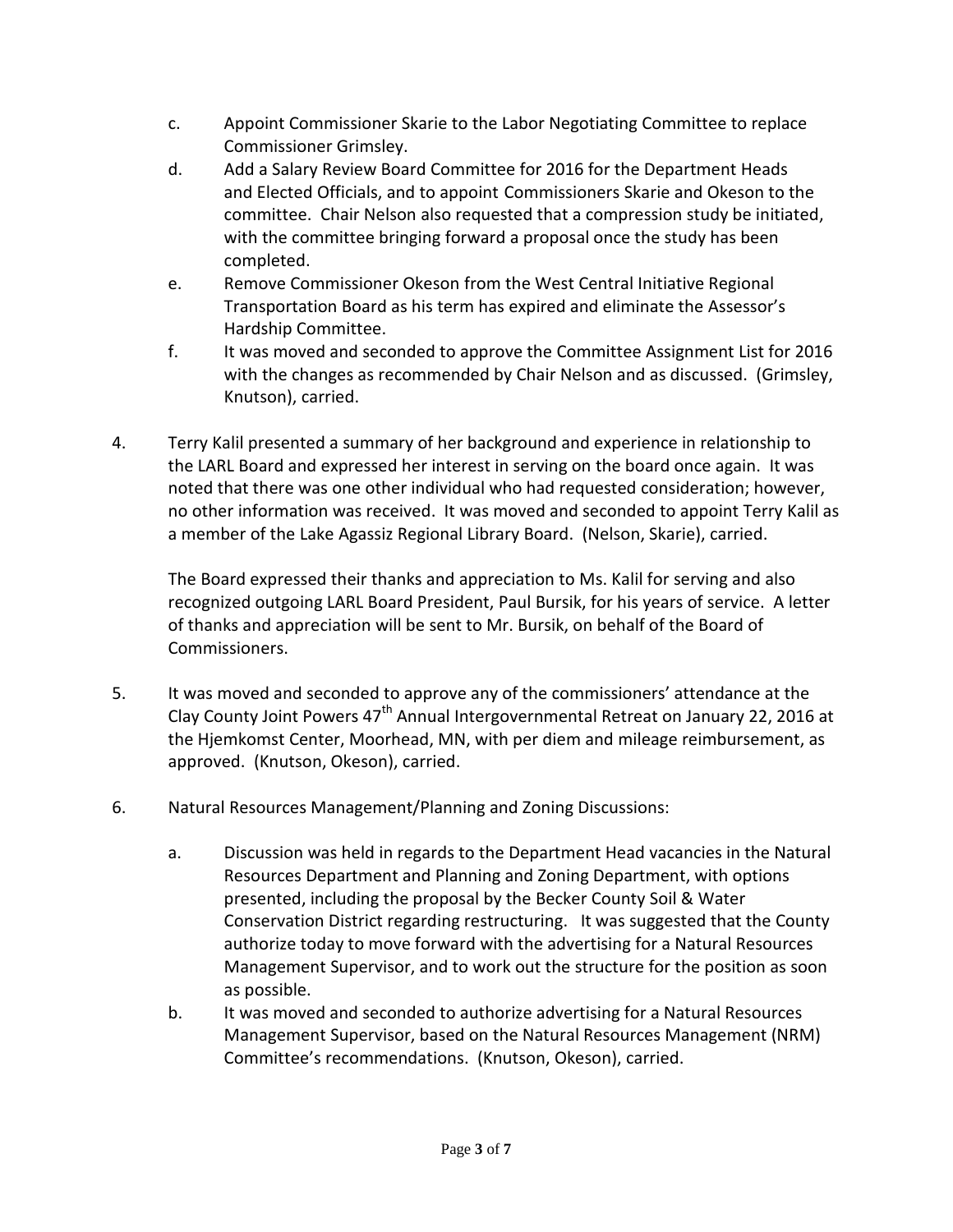- c. There was also discussion on contracting with someone to organize the timber/ land sale for this spring and to finish the inventory plan.
- 7. Information Technology (IT) Director Position Discussion:
	- a. It was reported that IT Director, Rick Kelsven, has submitted his notice of resignation, effective January 29, 2016 and will be working for Otter Tail County. Chair Nelson commented that Mr. Kelsven is agreeable to helping out Becker County, as needed, but Otter Tail County is requesting him full-time at this point. There may be a possibility of "sharing" the position in the future. Chair Nelson would like to discuss further the option of "sharing" before moving forward with hiring for the position.
- 8. Motor Vehicle Pool Discussion: County Administrator, Jack Ingstad, presented:

Discussion was held regarding the motor vehicle pool, with it recommended that the County Administrator, Jack Ingstad, oversee the pool at this time, to jumpstart the program, with additional vehicles needed.

It was moved and seconded to authorize the County Administrator, Jack Ingstad, to enter into a lease agreement with Enterprise Fleet Management for three (3) additional vehicles. (Skarie, Grimsley), carried.

The County Administrator, Jack Ingstad, was also directed to meet with the Human Services Committee to discuss the vehicle needs for the Human Services Department.

Auditor-Treasurer: Mary Hendrickson presented:

- 1. Licenses and Permits: There were none.
- 2. It was moved and seconded to approve Resolution 01-16-1A (Option 1), as presented, that the Detroit Lakes Sunday paper is hereby designated as the official county newspaper for 2016 and in which the following shall be published; the notice and list of real estate taxes remaining delinquent on the first Monday of January 2106, the proceedings and other notices of the County board, and the first publication of the financial statement; and the Frazee Forum paper is hereby designated as the newspaper in which the second publication of the financial statement will be published, as required by Minnesota State Statute. (Grimsley, Skarie), carried.
- 3. It was moved and seconded to approve Resolution 01-16-1B, as presented, to hereby approve the application for Conditional Use of Tax Forfeited Lands for the City of Ogema, to be used for a parking lot, on Parcel Number: 52.0074.000. (Grimsley, Okeson), carried.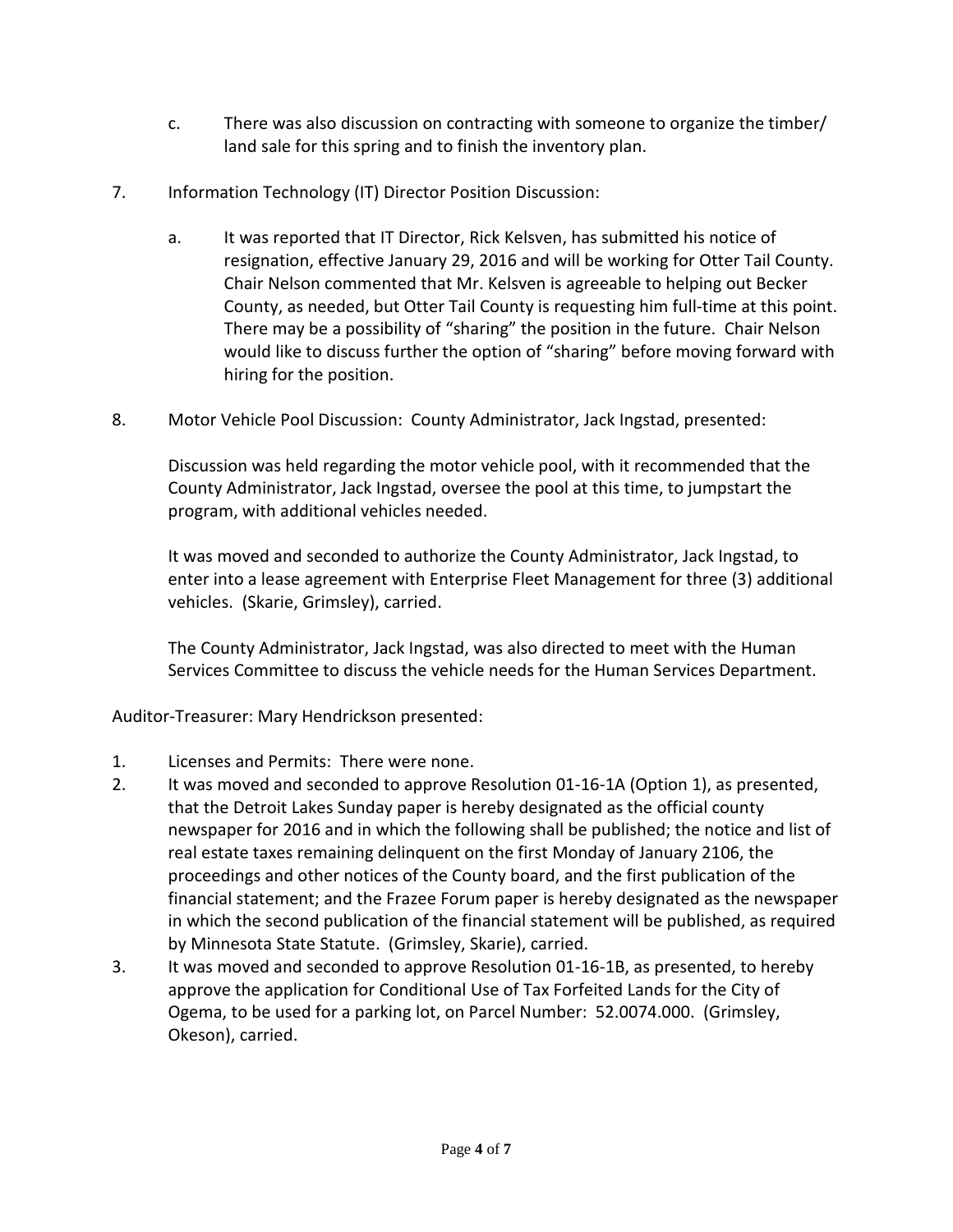4. It was moved and seconded to approve Resolution 01-16-1C, as presented, to hereby approve the application for Re-purchase of Tax Forfeited Lands for Joseph A. Lundberg and William R. Mayberry, Co-Personal Representatives in the Estate of Jeanette Dolores Mayberry, for Parcel Number: 49.2217.000. (Grimsley, Knutson), carried.

Finance Committee:

- 1. It was moved and seconded to approve the Regular Claims and Auditor's Warrants, as presented:
	- a. Auditor's Warrants (Tuesday Bills):
		- i. 12/15/2015 in the amount of \$153,910.21
		- ii. 12/21/2015 in the amount of \$360,065.56
		- iii. 12/22/2015 in the amount of \$21,173.27
		- iv. 12/29/2015 in the amount of \$2,455.00
		- for a total of \$537,604.04

(Skarie, Grimsley), carried.

White Earth Reservation Tribal Council (RTC) – Dual Language Signage Request: Merlin Deegan, White Earth Cultural Coordinator presented:

1. Merlin Deegan provided information from the White Earth RTC in regards to their request for Dual Language Signage on lake signs for county roads in Becker County. He explained that the tribe has received legacy grant funds and that there would be no cost to the county, with White Earth staff ordering, installing, and maintaining the signs. The request also included that the Ojibwe language be placed at the top of the sign, with English on the bottom. Discussion followed with some concerns for doing this noted.

It was moved and seconded to direct the White Earth RTC to provide a location map in regards to their Dual Signage request, to discuss the project and the possibility of an Encroachment Easement with the Becker County Highway Engineer, and for the request to then be brought forward to the Highway Committee for their consideration and approval. (Okeson, Skarie).

Discussion followed and Commissioners Okeson and Skarie withdrew their original motion.

It was the consensus of the Board that Highway work with Mr. Deegan and other White Earth staff to collect more detailed information including location and size of the signs and an encroachment easement and to then return to the Board for further consideration and approval.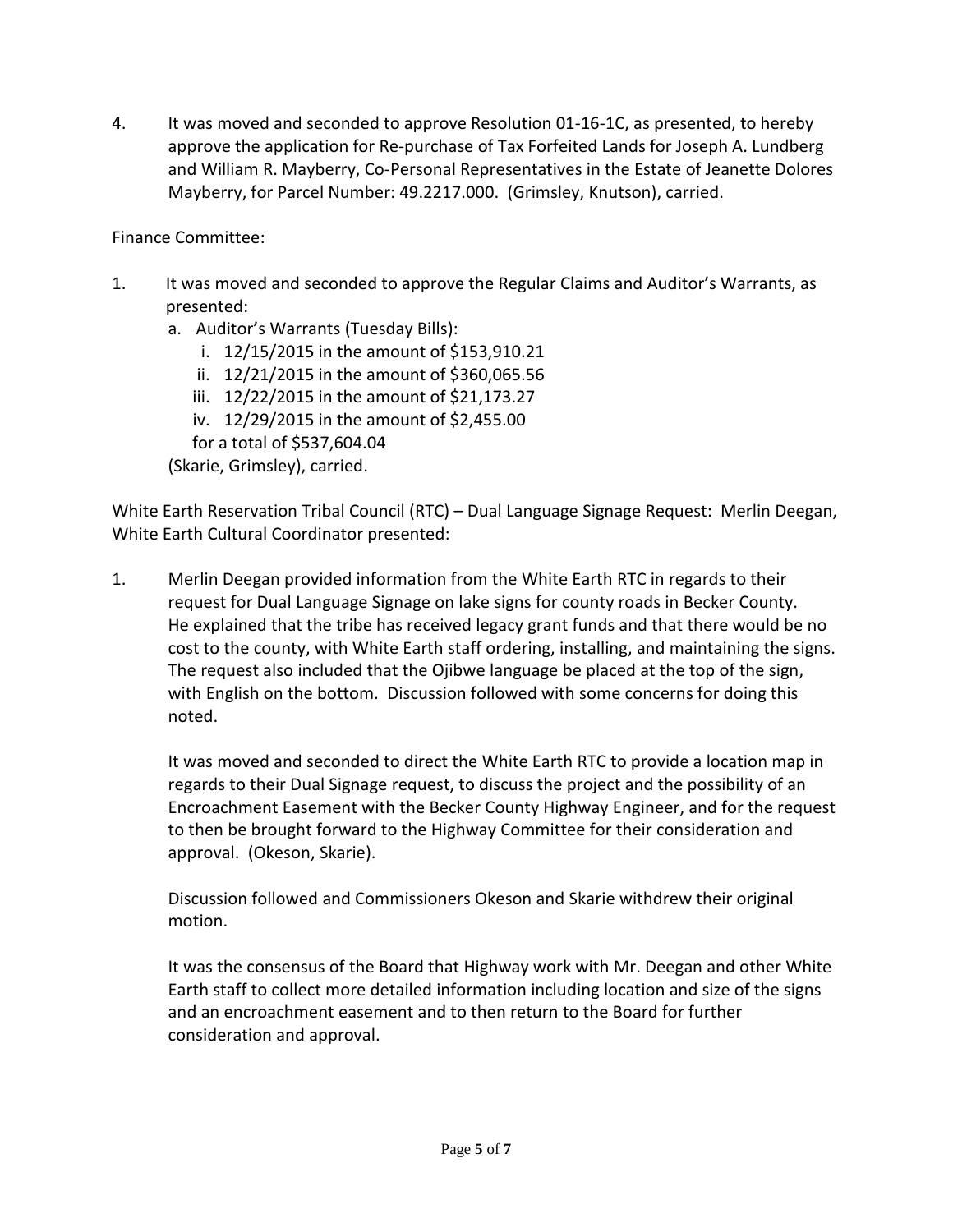Sheriff: Sheriff Todd Glander and Shane Richards presented:

- 1. It was moved and seconded to approve the purchase of a police K-9 dog, to include patrol and narcotics training (10-12 week course) from Mark McDonough, Anoka, MN at a cost of \$12,900.00. (Okeson, Skarie), carried. It was noted that the cost will be paid with donation funds.
- 2. It was moved and seconded to approve the purchase of K-9 Squad Equipment from Emergency Automative Technologies, Inc., Oakdale, MN, at the low quote of \$3,220.88 and Patrol and Investigator Squad Equipment, as presented, from Code4 of Pelican Rapids, MN, at the low quote of \$39,524.03. (Knutson, Okeson), carried.
- 3. It was moved and seconded to authorize the Sheriff's Department to send out a Request for Proposal (RFP) for the purchase of an In-House Reporting System for upgrading or replacement of the software and hardware, installation, training, and maintenance cost of the Sheriff's Department TAC 10 system. (Knutson, Okeson), carried.
- 4. It was moved and seconded to approve the renewal of the one-year A'Viand's Food Service Agreement, as presented, effective January 1, 2016 - December 31, 2016, reflecting a 2.9% increase. (Okeson, Skarie), carried.

Human Services: John Dinsmore presented:

1. It was moved and seconded to approve the Human Services claims, as presented, for Human Services, Community Health, and Transit. (Grimsley, Skarie), carried.

Becker County Soil and Water Conservation District (SWCD): Director, Peter Mead presented:

1. Mr. Mead provided an overview and summary of the 2015 Becker County SWCD Aquatic Invasive Species (AIS) Program Report. Per MN State Statute, the report provides an outline of Becker County's efforts regarding the prevention and spread of AIS using 2015 State funds.

Highway: Jim Olson presented:

- 1. It was moved and seconded to approve Resolution 01-16-1E, as presented, to hereby support the efforts of the City of Detroit Lakes in its application for TAP grant funds and to work cooperatively with the City to plan and develop a project to accommodate a proposed trail and necessary road construction along CSAH 22/West Lake Drive between Legion Road and CSAH 6. (Okeson, Grimsley), carried.
- 2. It was moved and seconded to approve Resolution 01-16-1F, to authorize the County Engineer to advertise as follows: initial advertisements in the Detroit Lakes Tribune stating the intent to utilize internet advertising and that all highway construction advertising for 2016 will be placed on the official Becker County web page and on the MNDOT site: [www.dot.state.mn.us/stateaid](http://www.dot.state.mn.us/stateaid) using the EAdvert link. (Knutson, Okeson), carried.